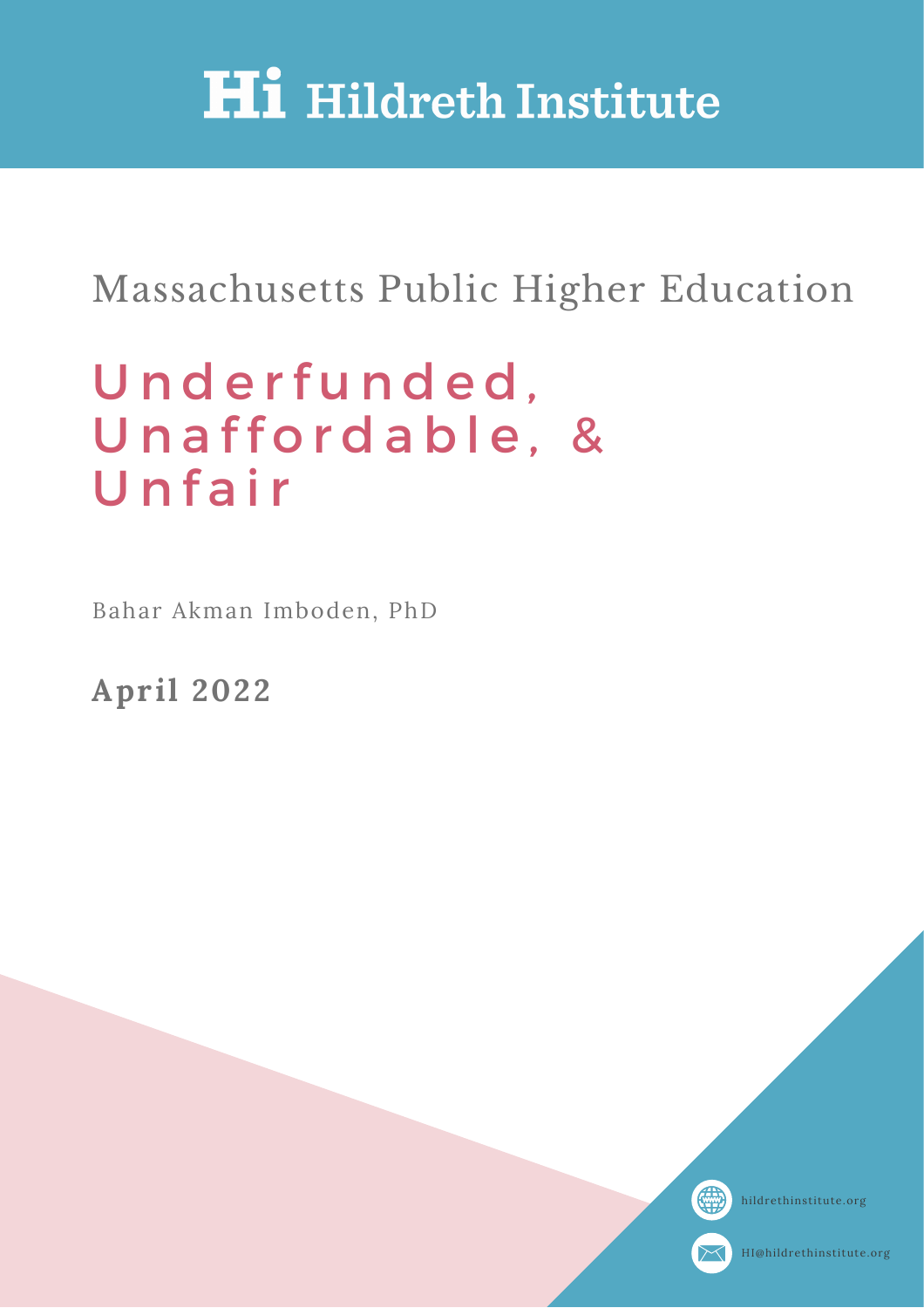

## *Massachusetts Public Higher Education*

### STATE DISINVESTMENT FROM PUBLIC HIGHER EDUCATION

Education, particularly higher education, is seen as the primary driver of economic and social mobility in the United States. However, over the last 20 years, we have witnessed severe funding cuts in states budgets for their public colleges and universities.

Massachusetts, [o](https://shef.sheeo.org/state-profile/massachusetts/?inflation=HECA#perstudent-education-appropriations-over-time)ften heralded as a leader in education, is no different. State funding for public higher education [declined](https://shef.sheeo.org/wp-content/uploads/2021/05/SHEEO_SHEF_FY20_Report.pdf) 20% per [full-time](https://shef.sheeo.org/state-profile/massachusetts/?inflation=HECA#perstudent-education-appropriations-over-time) student (FTE) between 2001 and 2020: from \$10,907 to \$8,728 (after [adjusting](https://shef.sheeo.org/state-profile/massachusetts/?inflation=HECA#perstudent-education-appropriations-over-time) for inflation). During that same period, state financial aid to students [dropped](https://shef.sheeo.org/wp-content/uploads/2021/05/SHEEO_SHEF_FY20_Report.pdf) over 35% per [full-time](https://shef.sheeo.org/state-profile/massachusetts/?inflation=HECA#state-financial-aid-for-students-attending-public-institutions) student, from \$595 to \$386.

#### ONE OF THE FASTEST TUITION INCREASES IN THE NATION

To make up the loss of state funding, tuition and fees at the state's public colleges and universities increased at one of the fastest rates in the nation. After adjusting for inflation, community college students in Massachusetts have faced a 52% increase in tuition and fees since 2000. These increases were even higher for students at the state's four-year public universities - with tuitions and fees rising by 59% since 2000. This represents a \$7,423 price hike!



Sources: IPEDS Integrated Postsecondary Education Data System and U.S. And Census Bureau, Real Median Household Income in Massachusetts retrieved from FRED, Federal Reserve Bank of St. Louis; https://fred.stlouisfed.org/series/MEHOINUSMAA672N, November 12, 2021.

The rising price of college has exceeded both inflation and – even more dramatically — family income. Since 2000, median household earnings increased only by 13%, making it impossible for students and families to keep up with the price of a public college degree.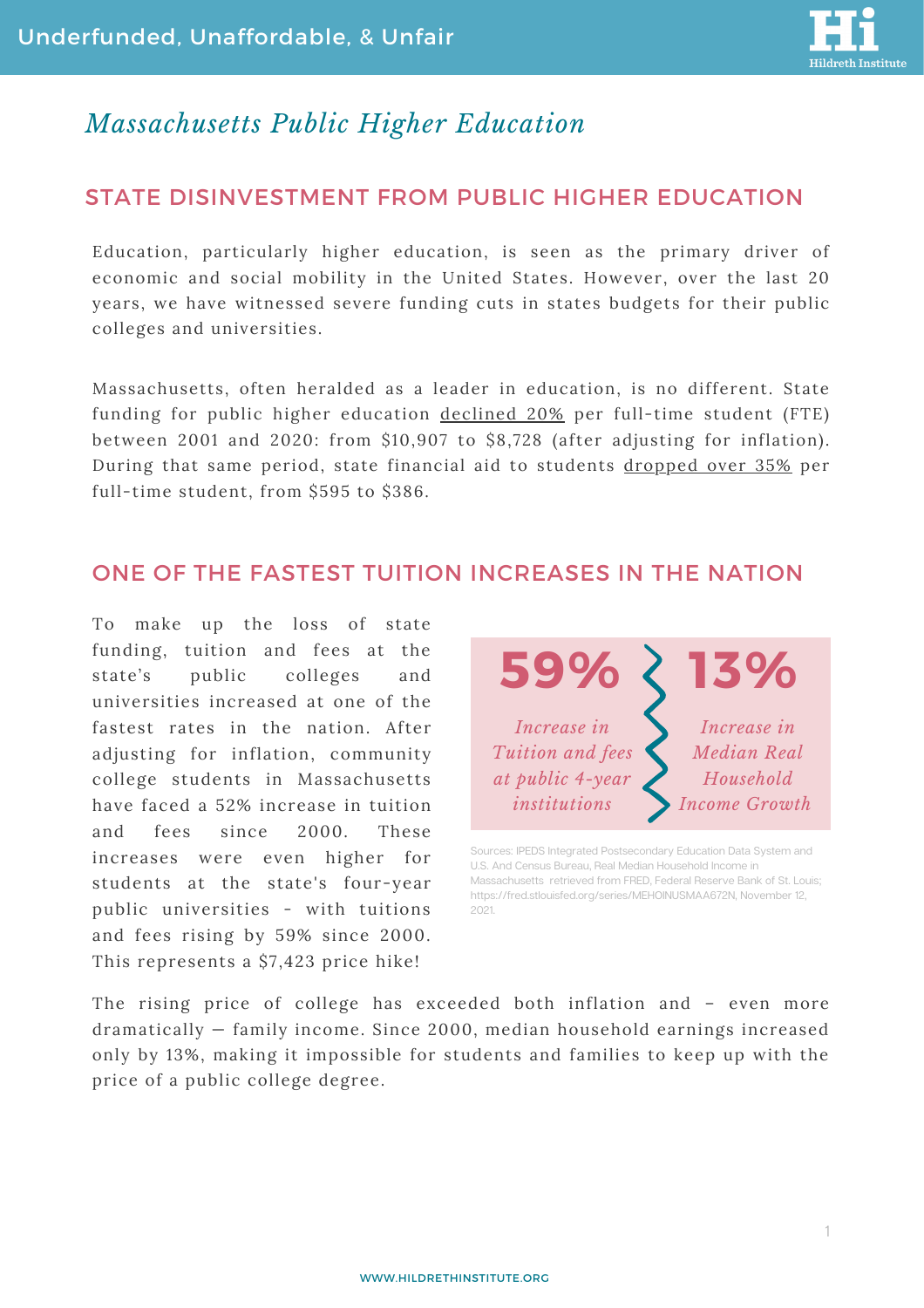#### STATE DISINVESTMENT SHIFTED THE COST OF PUBLIC HIGHER EDUCATION TO STUDENTS AND FAMILIES

Unable to rely on adequate state appropriations, institutions have become over reliant on studentdriven revenue. Today, 40% of a four-year public institution's total revenue comes from tuition and fees. In 1980, tuition and fees accounted for less than a quarter of their total revenue. With this shift and the decline in financial aid to students, the financial burden on public higher education students and their families is at an all-time high.



#### STATE GRANTS - A FRACTION OF TUITION AND FEES

The purchasing power of state grants has greatly eroded over the past decades thanks to cuts to financial aid and rising tuition and fees.

In the 1980's, students receiving aid through a MassGrant, the state's main need-based grant, had [80%](https://hildrethinstitute.org/wp-content/uploads/2021/02/MassGrant-small-in-PDF2.pdf) of their tuition and fees covered at public four-year institutions. Today, the MASSGrant covers just 10% of tuition and fees. The same trend is seen across the entire portfolio of state grants and scholarships. In 2020, the state aid received by the average full-time student covered 4% of in-state tuition and fees - down from 20% in 2001.



Source: Massachusetts Department of Higher Education, The State Higher Education Finance (SHEF) report 2021 and the Integrated Postsecondary Education Data System

#### GROWING UNMET NEED

The absence of an affordable path to a college degree through our public universities penalizes students who would benefit the most. Currently, students from low-to-moderate income households have unmet need [exceeding](https://hildrethinstitute.org/wp-content/uploads/2020/10/HI-Equity-in-Higher-Education-Final-1.pdf) \$10,000 per academic year.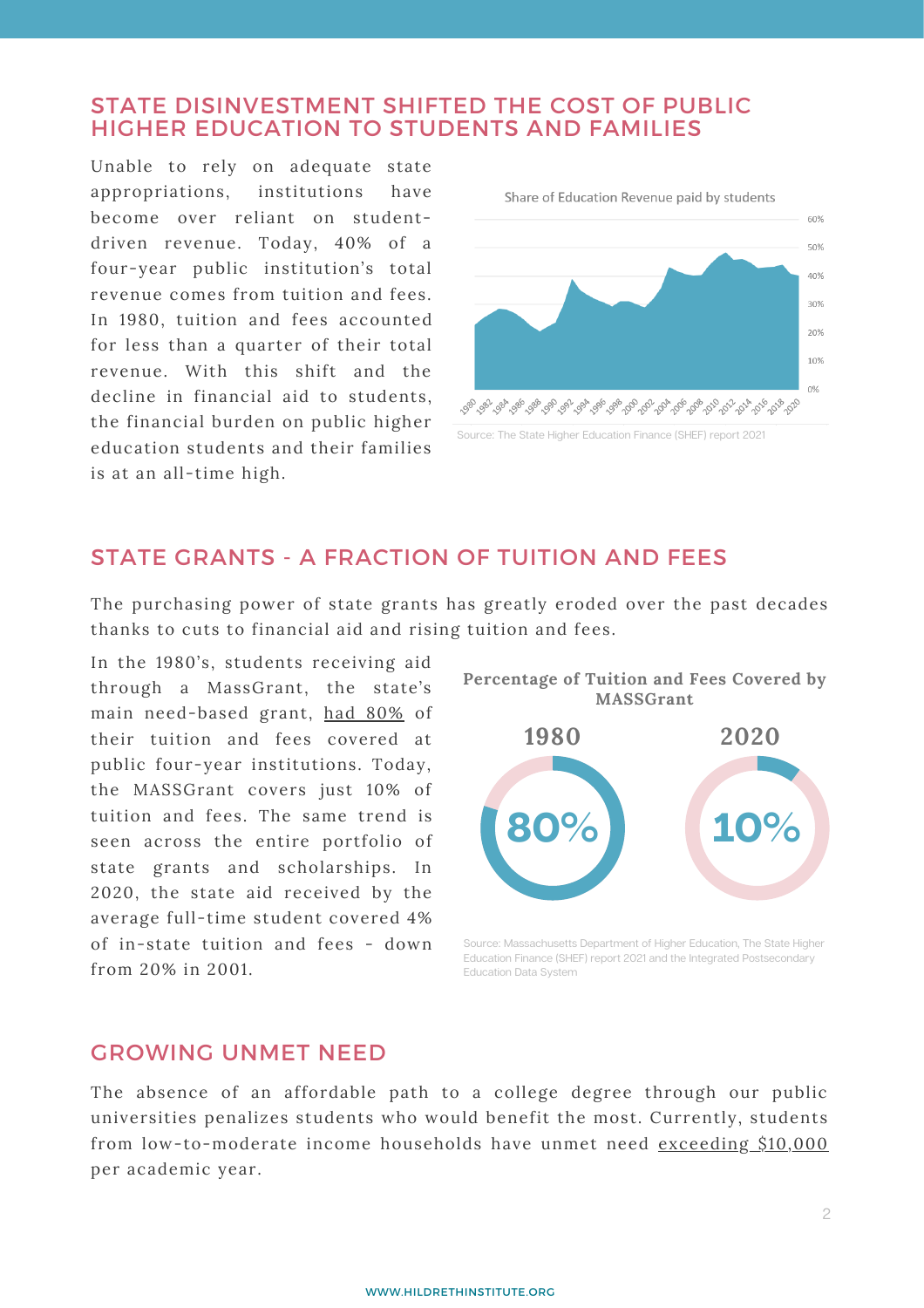Students facing these levels of unmet expenses per year are forced to work longer hours while in college and/or take out larger amounts of student loans. Compared to those who do not work, students who have to work more than 10- 15 hours are more at risk of not completing their college degrees. In addition, high debt puts these students at a significant economic disadvantage. Burdened with high debt immediately upon graduation, delays their ability to save and accumulate wealth, which increases household financial vulnerability to economic shocks. Combined, these factors serve to further exacerbate existing economic and racial disparities.



Source: U.S. Department of Education, National Center for Education Statistics, 2015-16 National Postsecondary Student Aid Study (NPSAS:16)

#### INCREASED NEED TO BORROW FOR PUBLIC EDUCATION

Historically, fewer students at public universities took out loans to pay for their degrees compared to those at private non-profit schools. This is no longer the case in Massachusetts. Today, a greater share of students at our public universities borrow compared to their peers at private non-profit universities (63% of students at public universities vs. 53% of those at private universities), and their debt at graduation has started to exceed the amounts borrowed at private colleges (\$24,112 vs \$23,940).



Sources: U.S. Department of Education College Scorecard dataset-Share of student with debt dates from 2019-20, and the median student debt dates from 2018-19.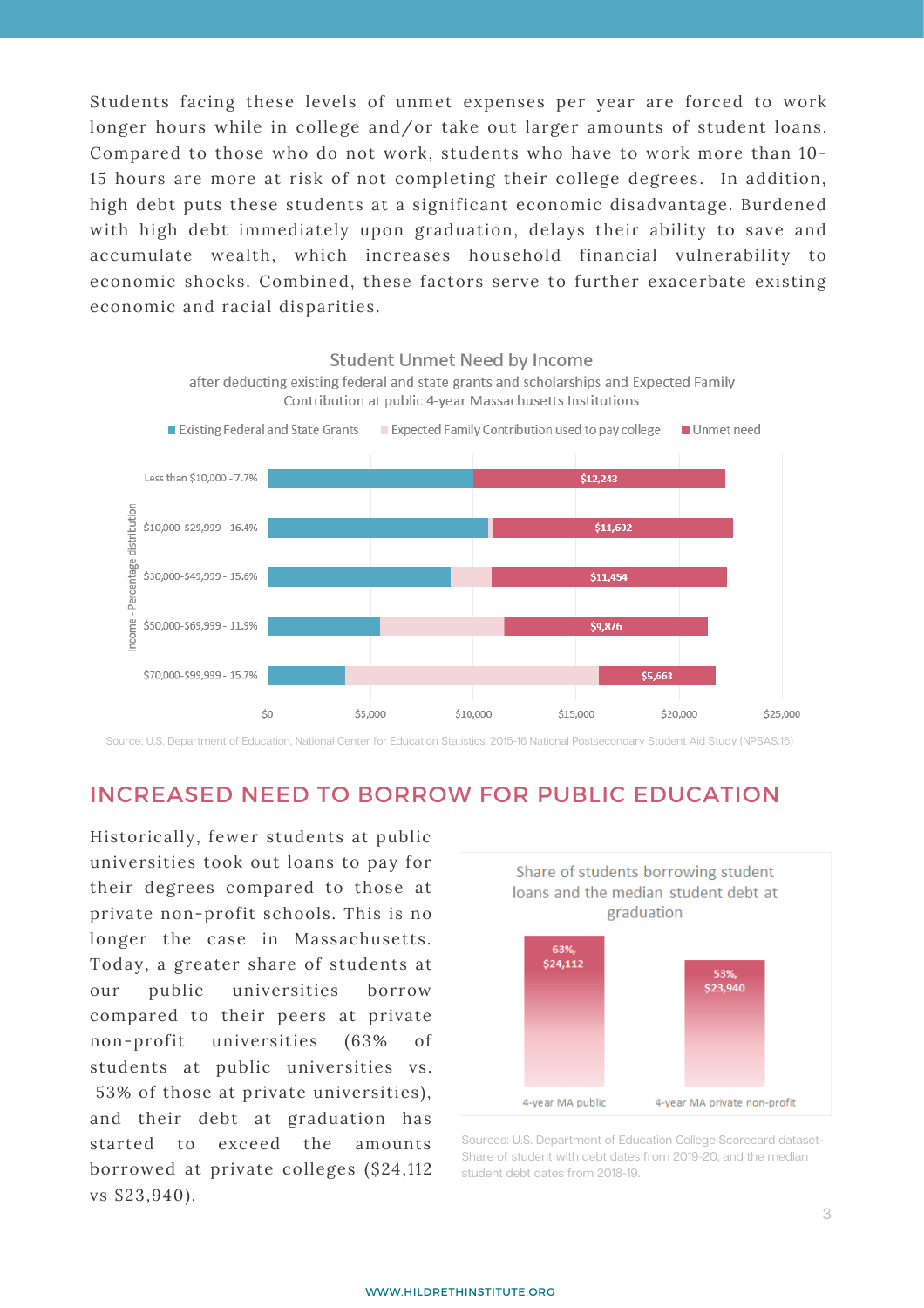#### PRICED-OUT OF PUBLIC HIGHER EDUCATION

Attending and graduating from one of our state universities is increasingly out of reach for far too many. The COVID-19 pandemic has made higher education even more unattainable and we are seeing growing numbers of would-be college students opting out of higher education altogether.

Undergraduate enrollment at all state public colleges and universities dropped 6.9% in 2020 and [again](https://www.mass.edu/datacenter/2021enrollmentestimates.asp) 4.2% in 2021. Community colleges saw the sharpest enrollment declines, particularly among first-year Black and Latino students, with enrollment between 2019 and 2020 dropping by 33% among these [groups](https://www.mass.edu/datacenter/2021enrollmentestimates.asp).



Until we address the fact that chronic disinvestment has priced out those who stand to gain the most through higher education, we will continue to see negative enrollment trends that further disenfranchise communities most in need of investment.

As with many disparities, this has severe racial equity implications. Today, only 36% of adults in Massachusetts communities of color hold a bachelor's degree, while this percentage reaches 50 in predominantly white communities. If we continue down this road of disinvestment, those disparities will widen reinforcing education and wage gaps down the road.



Source: Breno Braga, Alexander Carther, Kassandra Martinchek, Signe-Mary McKernan, and Caleb Quakenbush. 2021. Debt in America 2021. Accessible from https://datacatalog.urban.org/dataset/debt-america-2021.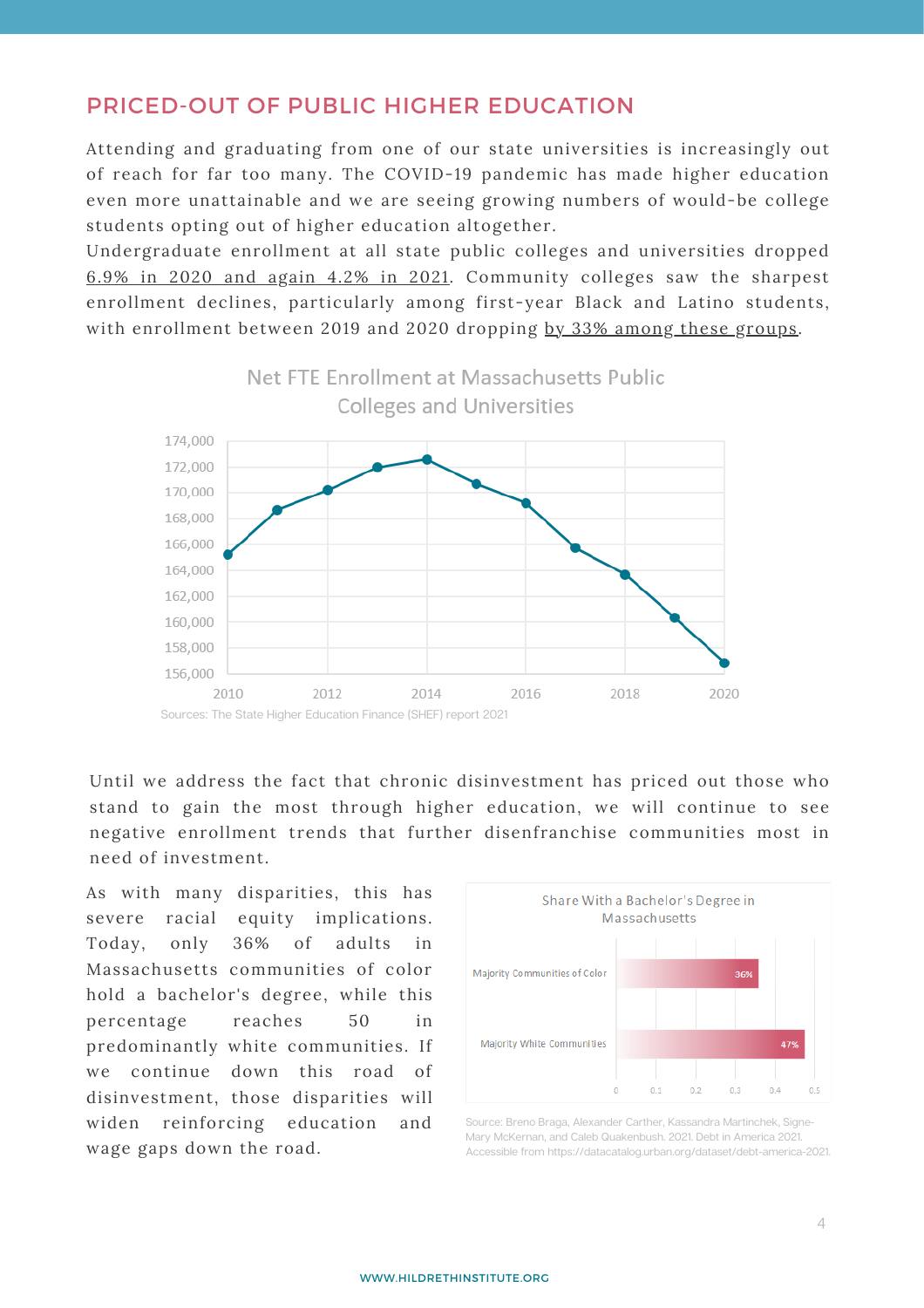#### HIGH COLLEGE DEBT IS PARTICULARLY BURDENSOME FOR BLACK/AFRICAN AMERICAN STUDENTS

Black/African American students are borrowing significantly more than their peers. While this has often been attributed to their disproportionate enrollment in for-profit colleges, data shows that similar borrowing patterns are present at public institutions around the nation. Black/African American students who attend public universities hold significantly more student debt than students from any other racial groups\*.



Source: U.S. Department of Education, National Center for Education Statistics, Baccalaureate and Beyond- 2016/2017 (B&B).

The low levels of financial and other resources available to Black/African American students enrolled in college are largely to blame for their comparatively high levels of debt. This lack of support eventually results in burdensome debt to income ratio for Black graduates, compounded by the fact that they have lower post-graduation salaries than their peers, due to labor market discrimination and occupational segregation.



Source: Breno Braga, Alexander Carther, Kassandra Martinchek, Signe-Mary McKernan, and Caleb Quakenbush. 2021. Debt in America 2021. Accessible from https://datacatalog.urban.org/dataset/debt-america-2021.

\*The percentages presented in first two graphs are not specific to Massachusetts, but all the United States. Note: throughout this report, various terms are used to refer to different racial and ethnic groups. The use of different terms is intended to accurately reflect the framing used in the methodologies of the various underlying studies cited.

5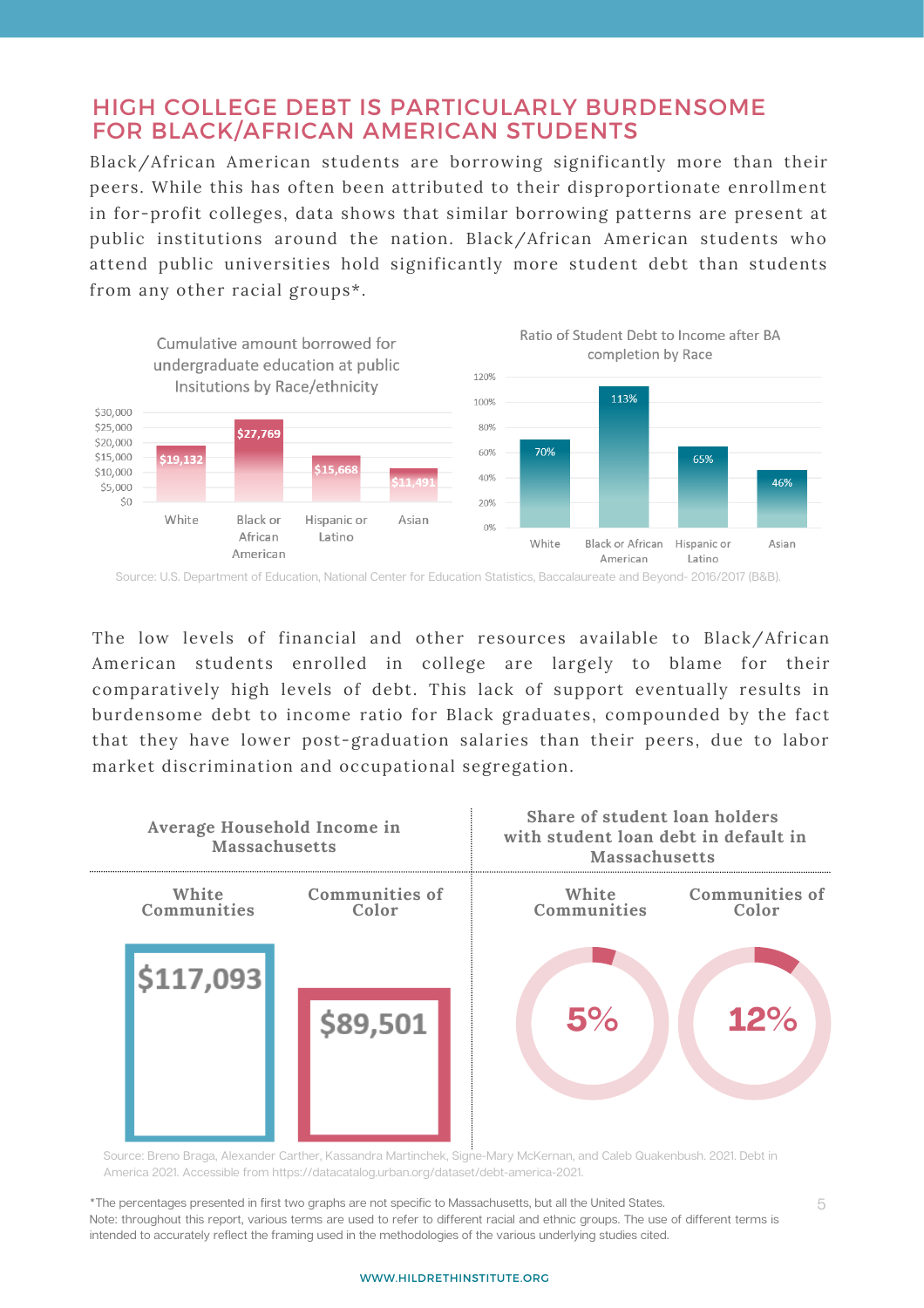#### OPPORTUNITIES FOR MASSACHUSETTS

There are encouraging developments in Massachusetts in terms of higher education equity. In recent years, the Board of Higher Education (BHE) and Department of Higher Education (DHE) have taken an active role in focusing on equity across four policy levers finance, access, retention, and completion.

Delayed by the pandemic, the DHE is now in the process of developing a 10-year Statewide Strategic Plan to guide the public higher education system and individual institutions in advancing equity, particularly for students of color.

These efforts include:

- 1.A <u>[comprehensive](https://www.mass.edu/about/newsreleases/nr-20200910.asp) new plan to achieve racial equity</u> for students attending Massachusetts public colleges and universities. To implement its Equity Agenda, the DHE, with the support of the Lumina Foundation, launched a [three-year](https://www.mass.edu/strategic/equity.asp) policy and program audit in which staff will recommend policy changes necessary to ensure racial equity across public postsecondary education in Massachusetts.
- 2.The BHE, with assistance from EY-Parthenon, is in the process of conducting a strategic review of higher education public financing in [Massachusetts](https://www.middlesex.mass.edu/professionaldevelopment/downloads/bhesept22.pdf).

New [analyses](https://www.mass.edu/datacenter/201910AdvancingEquityAgenda.asp) from this DHE audit, points to unmet financial need as the main culprit for persistent achievement gaps. But addressing affordability gaps alone will not achieve racial equity. The current financing system fails to respond to the needs of an increasingly diverse student population.

In order to truly begin the work of addressing this systemic inequity, the state must overhaul higher education public financing. In establishing a new financing framework, its ability to align state programs and policies to meet the financial need of students while equipping public institutions with the funding they need to foster inclusive campuses and to support the needs of underrepresented student populations will undoubtedly be a critical component.

After two decades of disinvestment, we're too far down the road to expect a few reforms will re-chart a new course for our public institutions and students. Years of inaction will force the state to finally decide the role the Commonwealth, which prides itself on being the birthplace of public education, should play in post-secondary public education.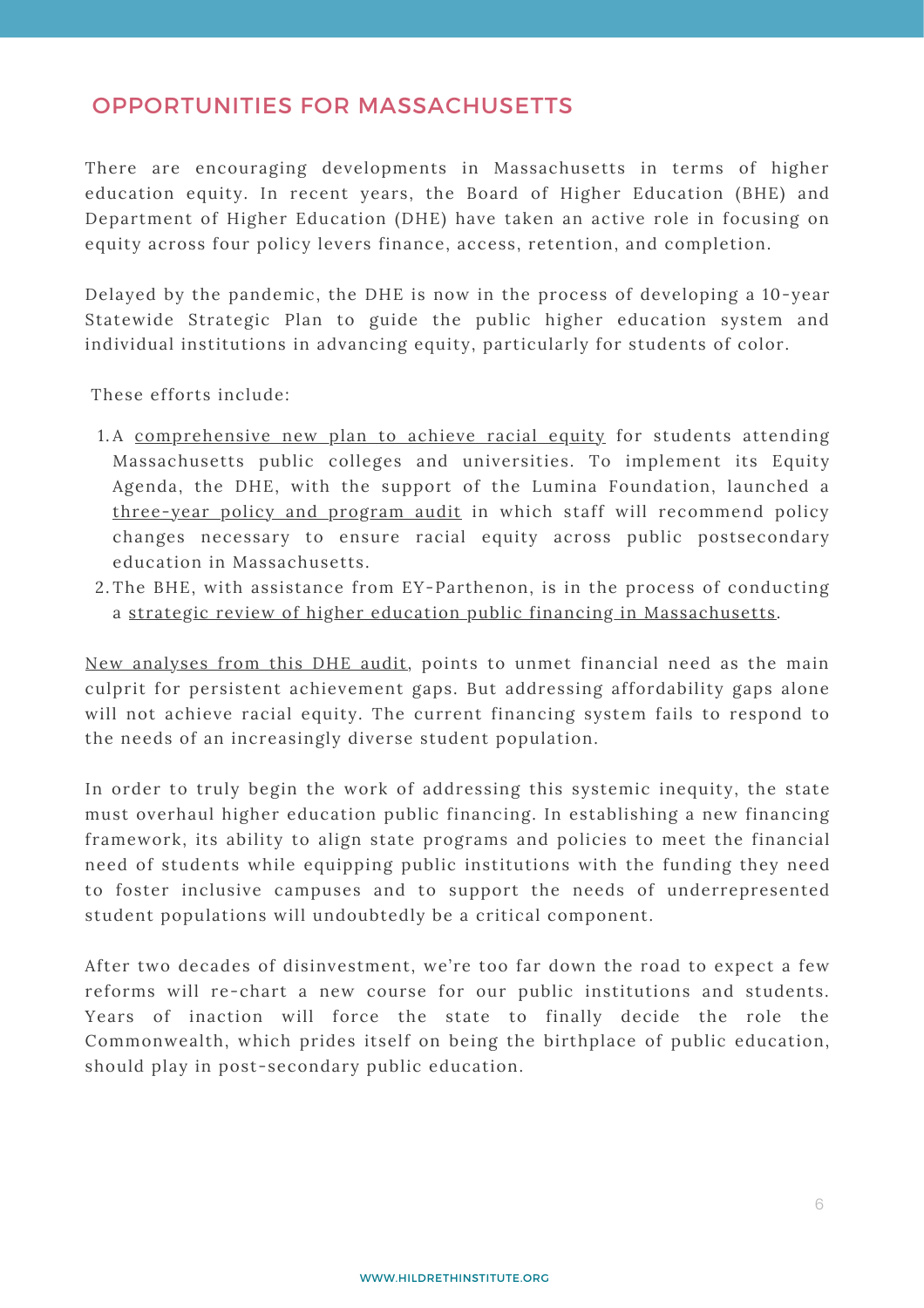Numerous studies have shown that states benefit from a significant rate of return for their investment in high-quality public higher education. One recent [study](https://www.researchgate.net/publication/5027313_The_Fiscal_Impacts_of_College_Attainment) concludes that "in addition to the many other benefits from higher [education,](https://www.researchgate.net/publication/5027313_The_Fiscal_Impacts_of_College_Attainment) public financial support of college education pays for itself many times over."

Meanwhile, for individuals, the rate of return of a college degree is on the decline. The high price of college coupled with the need to repay increasing levels of debt have eroded the [income](https://libertystreeteconomics.newyorkfed.org/2014/09/college-may-not-pay-off-for-everyone/) and wealth [premium](https://www.epi.org/blog/stark-black-white-divide-in-wages-is-widening-further/) of college particularly for black and Hispanic graduates.

Fortunately, providing an education that leads to upward mobility does not have to be prohibitively expensive. The Mobility report cards, developed by [Opportunity](https://opportunityinsights.org/paper/mobilityreportcards/?__cf_chl_captcha_tk__=fbd7005357a68afac77f82f735541ca37af45fef-1574948173-0-Aci6KTKPHk6Dlb8Yob2ksYpUhSQxnFwTo0F2IXd-g3Leg3oQMvMmGmrpI1-PvXQKToRLsBi9jHH4JKTFOrsaFcOQSO0aCXNEQUej8_Gb75x85jk_VgskLMJdNPUsn92lMVZ_44ghx4KO83TpZUqN1zU1A2-PMWK2lWIjlh6UKEGEo9heM1ZwwaDFITvfJppojv5xOjdG-phpcL_Dtm2HEGCbJbY12o8NRHwE_fiYXzZ5Wl_PvsXe09pAY-5TTKT3s12VSTPqK6duzIb6qrj8yNy3-SqkAtqI4x3h32Hjh_mHIvKBchGBKghXacKxH52yJCIuCfZuIubfYmo33lE8xVj1BMcj4d019Vcb9uvdsAxS-acObEpe4usYz3oUZ402-fc3D30SdgTPd5vMtCOWEdw) Insights show that colleges that are not highly selective institutions - such as the California State colleges and a number of community colleges - have relatively low annual expenditure but high mobility rates for low-income students. From a policy perspective, it would be valuable to better understand and learn from these systems, so that Massachusetts can strike the right balance of reducing administrative bloat that is raising costs without benefiting students, while investing in instruction and support services that ensures students persist and complete their degrees.

#### WHAT CAN BE DONE NOW?

The state must immediately address the unmet need that students are shouldering at our public colleges and universities. While we have seen numerous bills filed to address inaccessibility and unaffordability of public higher education, the Hildreth Institute believes that state officials should seriously consider the framework put forth by [H.1339/S.829](https://www.google.com/url?q=https://malegislature.gov/Bills/192/H1339&sa=D&source=docs&ust=1647509656521756&usg=AOvVaw2oPJJJq5iKtJK8A3wuWP4C) An Act to Guarantee Debt-Free Public Higher Education.

The Debt-Free program proposed by this legislation guarantees that all Massachusetts students have the ability to get a tuition-free public degree. This bill would also provide new grant money for Pell-eligible students who still have unmet needs. This critical new grant funding will help low-to-moderate-income students cover costs beyond tuition and fees- unmet need for which they must take out loans for or work at rates that impact their schooling.

The Debt-Free program could be implemented by expanding on the existing MASSGrant Plus program, a pilot program created in 2019 as a last-dollar grant to cover unmet need, including tuition, fees, and books at Massachusetts' 15 community colleges. It was expanded to Pell-eligible students attending State Universities in 2021.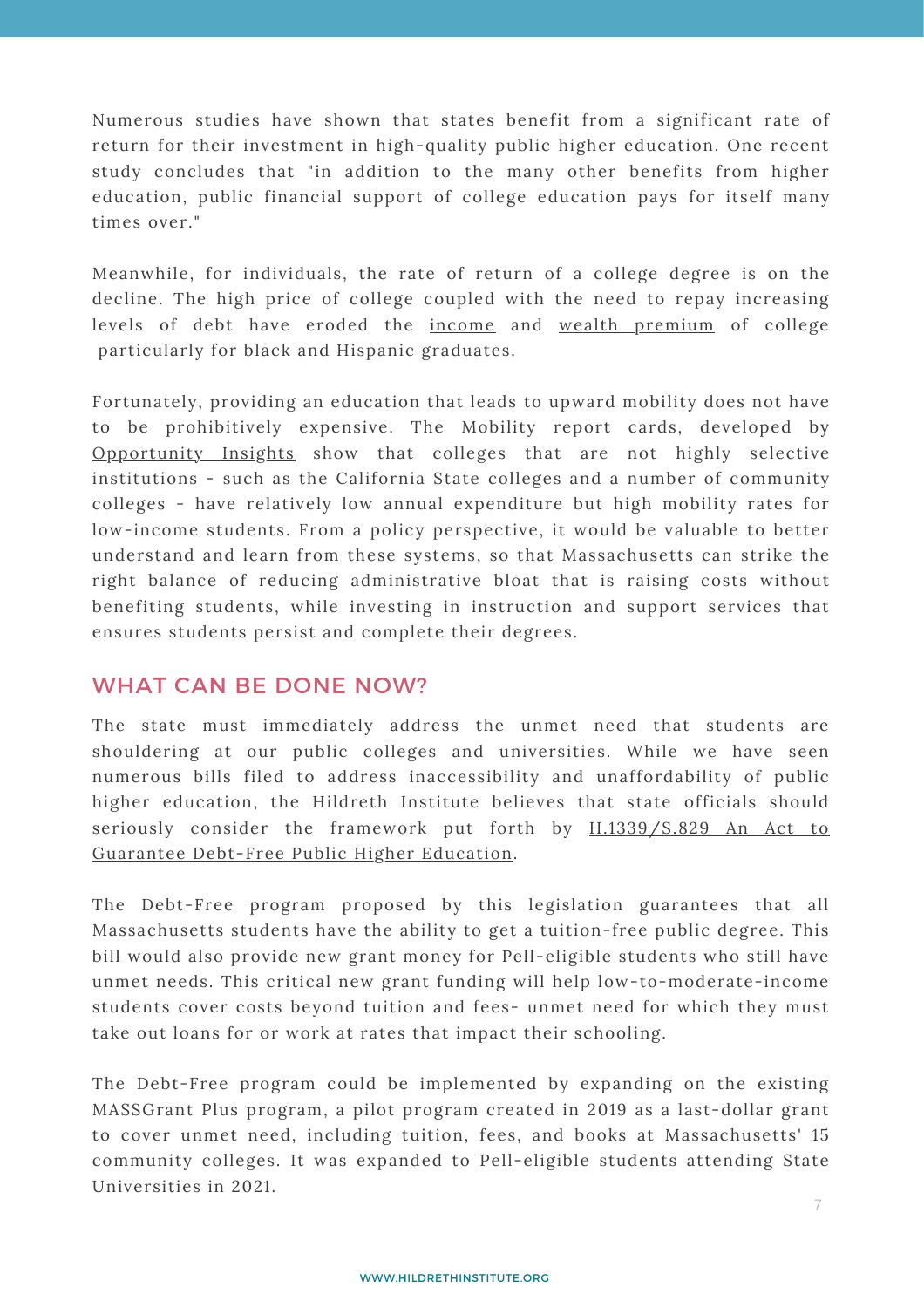#### RECOMMENDATIONS



## **Expand MASSGrant Plus**

Students at all segments of public higher education should be eligible

## **Broaden MASSGrant Plus**

Students should be able to use this grant to cover unmet need on total educational costs rather than just tuition, fees and books. The current last-dollar allocation of the MASSGrant Plus is regressive as it provides the smallest financial benefit to lower-income students whose existing need-based aid already covers a large portion, if not all, of these direct costs (see our previous report of this [HERE](https://hildrethinstitute.org/wp-content/uploads/2020/10/HI-Equity-in-Higher-Education-Final-1.pdfhttps:/hildrethinstitute.org/wp-content/uploads/2020/10/Brief-HI_Equity-in-Higher-Ed.pdf)).



### **Increase MASSGrant Plus**

Increase MASSGrant Plus funding so that it can meaningfully cover the true unmet need of students enabling them to graduate with little to no student debt.

A clear commitment from the state to cover students' unmet need would ensure that students will no longer shoulder the cost of our public higher education system. State and public higher education institutions must reach consensus on adequate institutional funding levels to ensure efficiency and quality.

The cost of providing debt-free college will depend on which segments of the public higher education it covers and how unmet need is calculated. The table below shows different cost estimates generated by the Department of Higher Education for MASSGrant Plus eliminating students unmet need on total educational costs (based on 2018). Unmet need is defined as the sum left over after a students' Expected Family Contribution (EFC) and non-loan aid are subtracted from the student's total educational costs.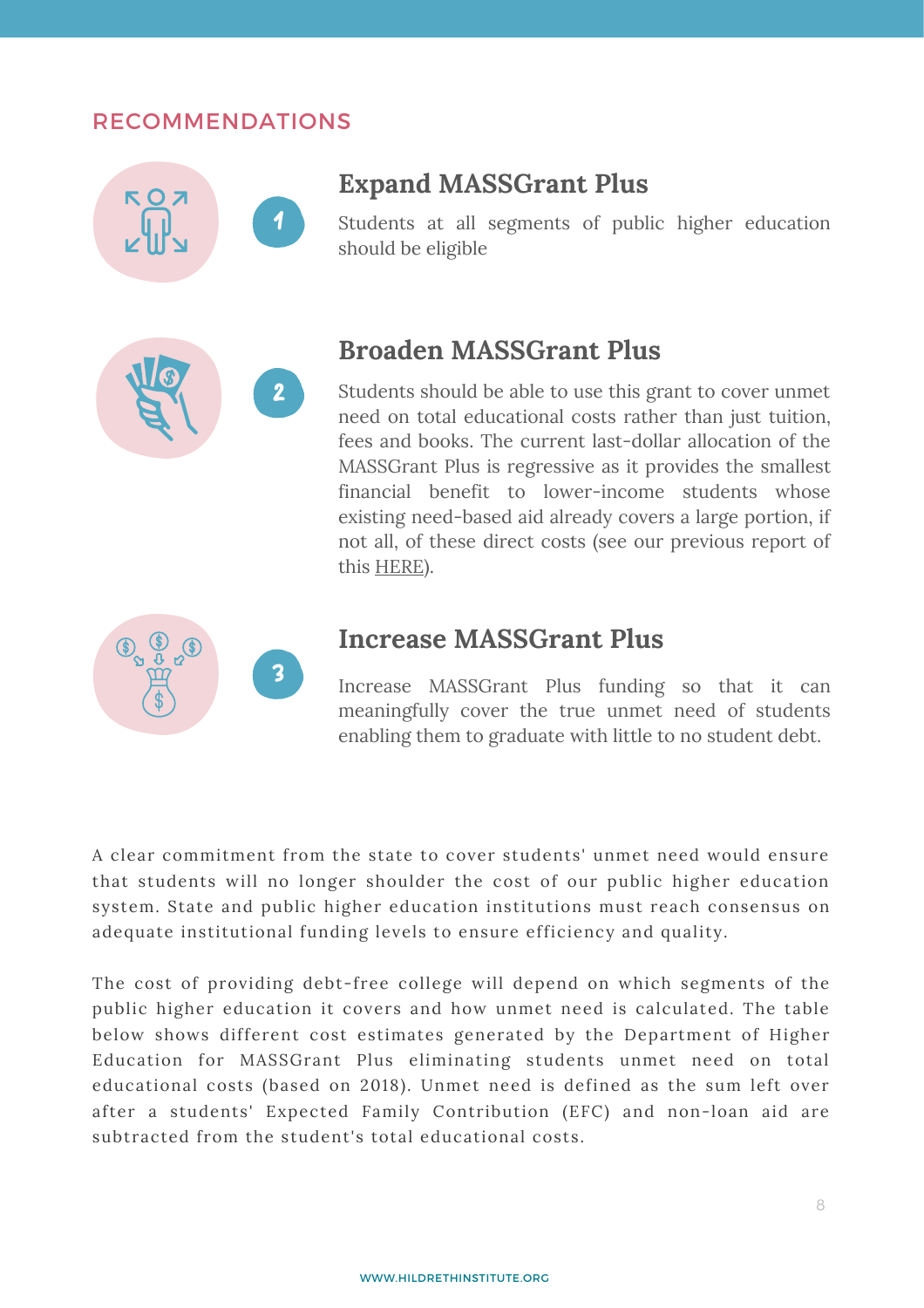| <b>Debt-Free Public Higher Education</b>                |                                                       |                 |
|---------------------------------------------------------|-------------------------------------------------------|-----------------|
| Cost of covering unmet need on Total Cost of Attendance |                                                       |                 |
|                                                         | <b>For MassGrant Plus</b><br><b>Eligible Students</b> | For all         |
| <b>Community College</b>                                | \$277,100,000                                         | \$424,200,000   |
| <b>State Universities</b>                               | \$219,400,000                                         | \$258,000,000   |
| University of Massachusetts                             | \$275,200,000                                         | \$332,800,000   |
| <b>Total</b>                                            | \$771,700,000                                         | \$1,015,000,000 |

Source: https://www.mass.edu/datacenter/201910AdvancingEquityAgenda.asp

#### LONG-TERM CONSIDERATIONS

Our disinvestment of public higher education has made an education at any of Massachusetts' public universities unfeasible for far too many. This continues to disproportionately impact students of color and students from low-income families, for whom attaining a college degree could truly change their trajectory in life.

If Massachusetts wants to better address its students' educational needs as well as its workforce needs, the state must reverse its underfunding and protect public higher [education](https://eric.ed.gov/?id=ED594133) against future budget cutbacks. A recent study from the Federal Reserve of Boston points to the negative impacts reduced state appropriations has not only on our students and public higher education institutions, but also on employers and the general economy. The report urges robust re-investment in public higher education concluding that "If states need to raise more revenues to safeguard public colleges and universities, the social, economic, and fiscal benefits associated with public higher education likely will justify the additional costs to taxpayers."

Unable to secure adequate state funding, our public institutions have faced existential crises having to grapple with competing priorities, from meeting enrollment targets, securing tuition revenue, to maintaining academic quality and ensuring that students have the support they need to persist and complete their degrees. This has resulted in fewer seats for lower-income students. As schools become too reliant on tuition for revenue, they focused on recruiting wealthier students offering them financial aid that might otherwise benefit economically [disadvantaged](https://www.ihep.org/press/ihep-analysis-finds-the-majority-of-state-flagship-universities-fall-short-of-their-promise-of-an-affordable-education-for-students/) students. According to the Institute for Higher Education Policy, most state flagship schools, funded by taxpayers to serve lowincome students, are no longer affordable even for students from middle income households.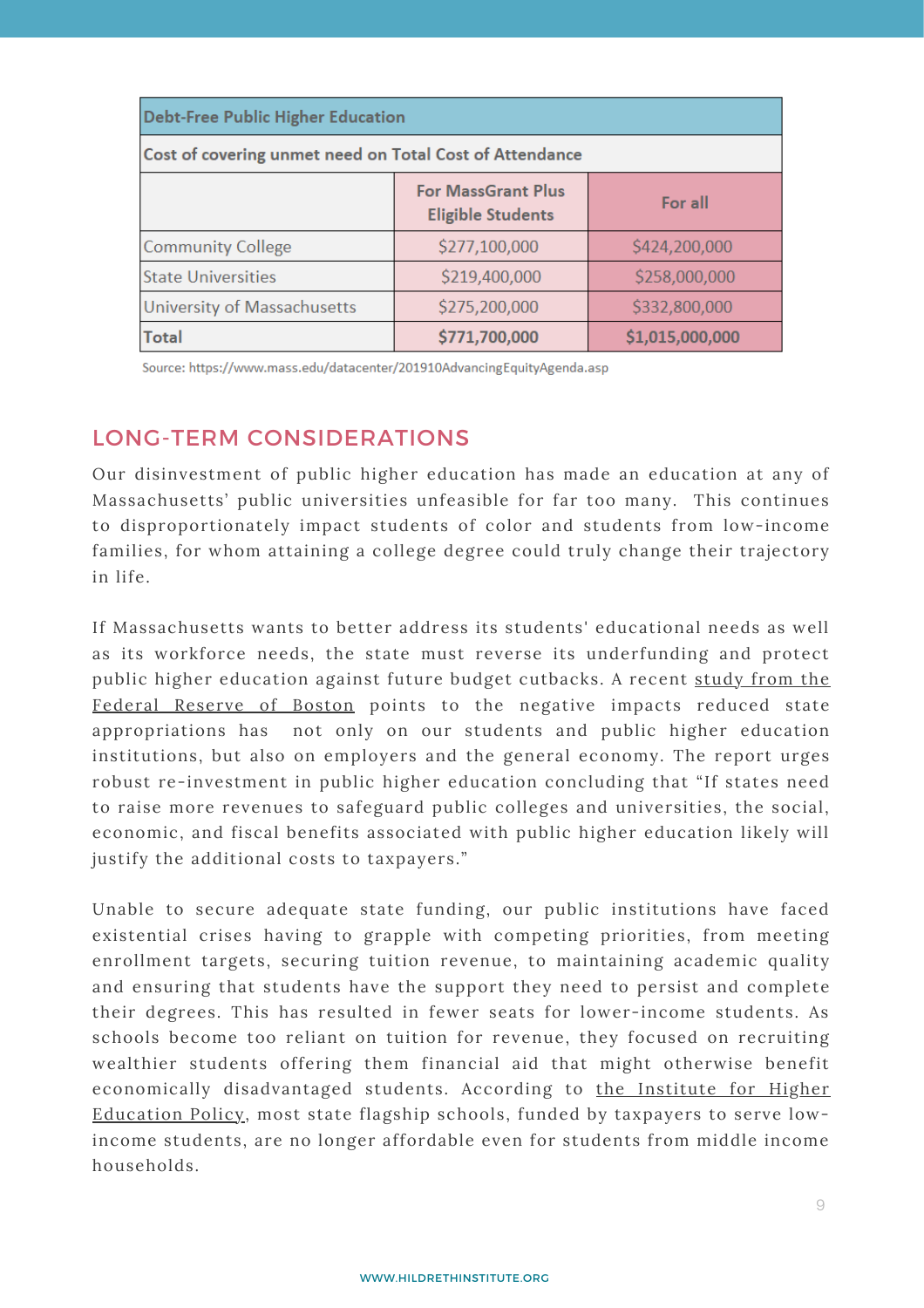The combination of declining state funding and enrollment has led officials in other states to consider complicated and risky schemes to consolidate their public colleges, which can have unintended negative consequences for entire communities. Instead, we should focus on the untapped potential for significant enrollment growth in communities which have traditionally been underrepresented in higher education.

Massachusetts seems poised to address these issues with potential legislation, like the Debt-Free Public Higher Education bill, and recent steps taken by the Department of Higher Education to analyze and take strategic steps towards formulating a new equity-minded and evidence-based financing framework.

According to a recent equity analysis done by [MassBudget](https://massbudget.org/wp-content/uploads/2021/03/Choosing-Equity.pdf), a debt-free public higher education would provide an affordable degree to 44,000 students of color; 39,000 students from families making less than \$30,000/year; 70,000 female students; and 16,000 part-time students.

For years, the disinvestment in public higher education has turned students into collateral damage. Now that we are looking toward how to make strategic investments to move forward during the COVID-19 pandemic, it's imperative that states begin to address the mass exodus of students at their public colleges and universities. If they are expected to continue to shoulder an undue burden of debt and unmet need to attain a degree, we can speculate that the number of those foregoing a degree all together will only increase – turning what used to be a beacon of hope for many in terms of economic and social mobility into an unattainable and impractical dream for most.